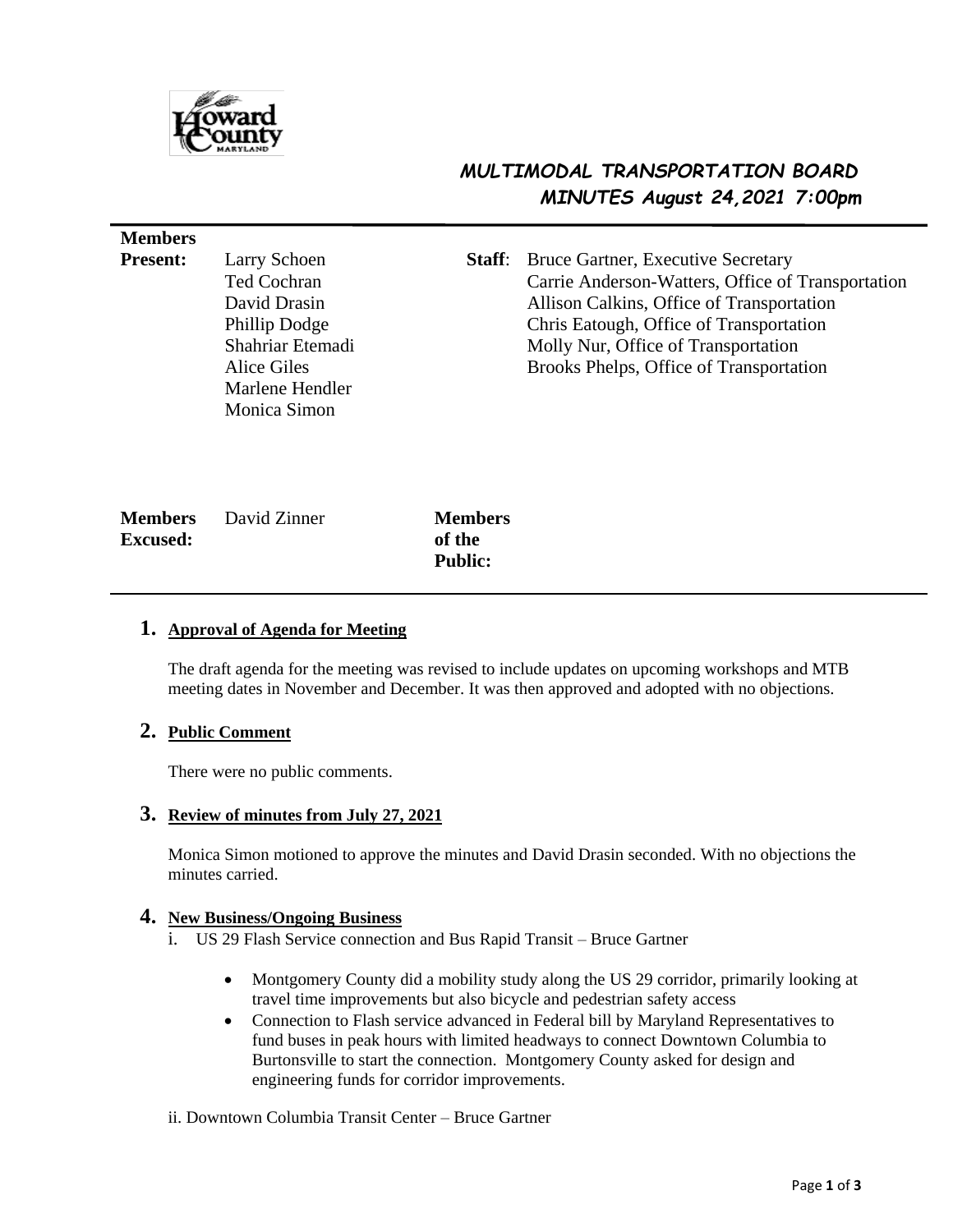- Location was chosen after a consultant study in 2017-2018. Easiest way to orient the location is that the site is close to (behind) the site where Union Jack's is located.
- Location doesn't come to us until building permits of 3.2M square feet are issued, estimated in FY2025, and will be done in conjunction with affordable housing on site.
- TIF bonds will be used for the funding but state or federal grants might also be required for half of the cost of the improvements.

iii. State Transit Innovation Grant (STIG) Bus Stop Project – Bruce Gartner

- \$400K STIG for bus stop improvements; must be expended by September 2022
- Tried to address overlap between RTA and MTA stops
- Meeting materials include locations and status as of August 2021
- MTB members are welcome to share bus stop locations that could be improved with staff via email

## **5. Development Updates- Brooks Phelps**

Brooks provided information on upcoming public meetings, newly submitted development plans, an overview of the other projects and responded to questions from the MTB members (available for review on audio). No follow up was requested.

- Former Howard County Circuit Courthouse will go to the Zoning Board on September 1, 2021
- Proposed medical office building in the Lakefront neighborhood in Downtown Columbia will go to the Design Advisory Panel on September 1, 2021
- Erickson at Limestone Valley and the Hickory Ridge Village Center will go to the Zoning Board on September 9, 2021
- CBI Homes is appealing the Hearing Examiner Decision regarding school facilities surcharge in excess of \$1.32 per sq. ft.
- New: Maple Lawn Farms office building 38,000 sq. ft at Westside Boulevard and East Marketplace. We requested bike parking on either side of the building and the completion of a connecting sidewalk.
- New: Wellington Farms next phase currently being reviewed.
- Older: Maple Lawn West at Planning Board; Enclave at Hines Farm developer is looking at emergency access route via two streets not connected to new property; Paddock Point we are evaluating developer's response.

# **6. Office of Transportation Updates**

- i. Complete Streets Design Manual Schedule Chris Eatough
	- a. Complete Streets Implementation Team worked with consultants; we are working through the chapters to revise drafts and line up the chapters
	- b. Wrapping up final draft in late September
	- c. Draft to public in mid-October with two virtual workshops scheduled. First is for the general public and the second is more technical in nature. Everything will be recorded and available after the meetings. Meeting links will be sent to MTB via Constant Contact.
	- d. All public comments due by October 28, 2021
	- e. Looking to bring to the board at a November meeting for an endorsement. Materials will be provided in advance and will indicate the changes since the last draft was released. We don't usually have a meeting in November, but we would like to schedule one for November 23 and then forgo a December meeting.
	- f. Public Works Board will be asked for their approval by their December meeting.
	- g. Will pre-file with Council on or about December 15<sup>th</sup>.